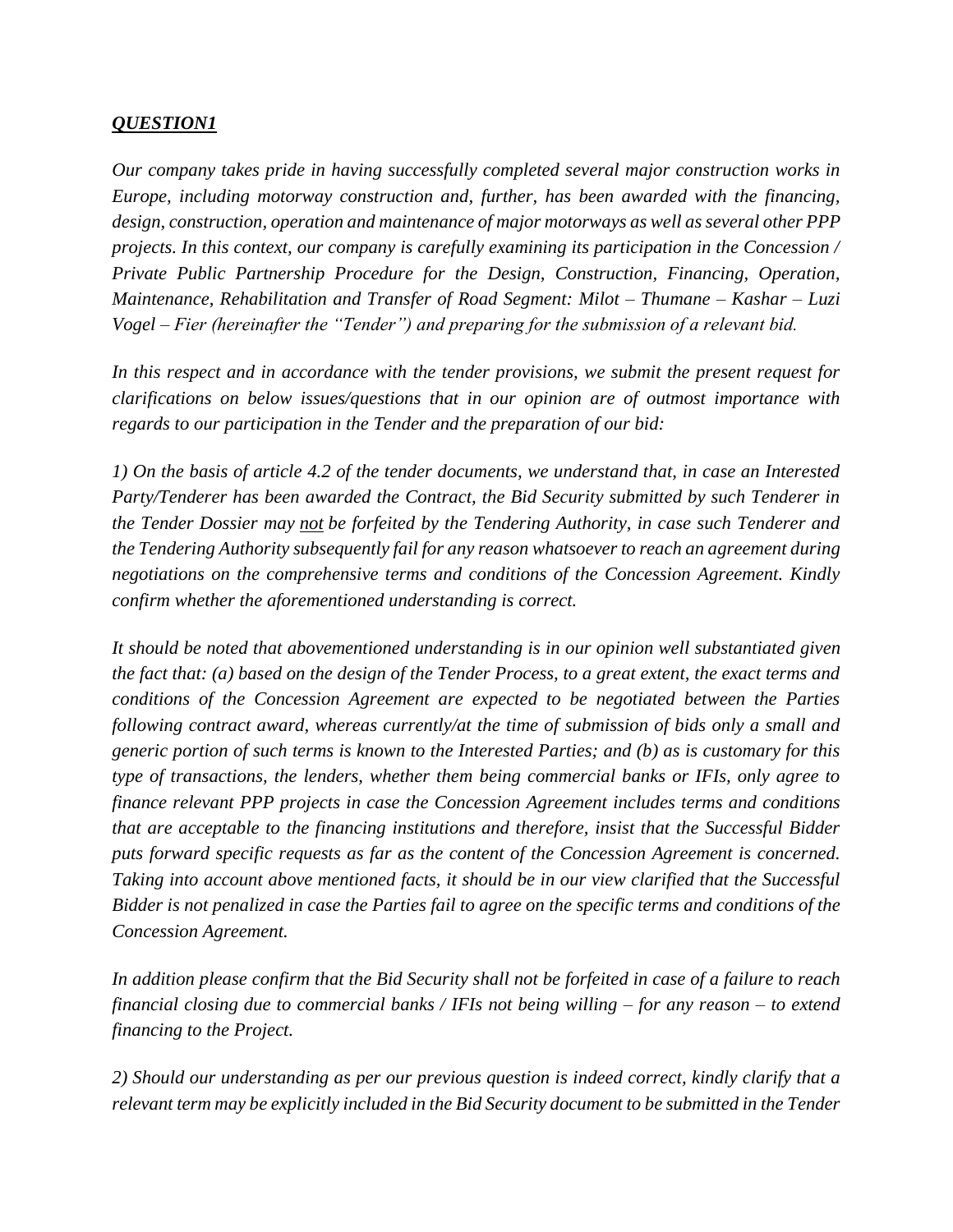*Dossier and that the inclusion of such term does not constitute an unacceptable deviation form the template Bid Security included in Appendix 3 of CPD.*

*3) Furthermore, kindly confirm that the Contract Security is delivered by the Successful Bidder to the Contracting Authority simultaneously with the final contract signing, as per clause 5.5.1 of the Tender Documents.*

*Given the Bid Submission Date being currently set for October 28th, 2020 we would very much appreciate your swift response on above mentioned crucial queries.*

*We remain at your disposal for any further information / clarification*

## **ANSWER1**

We refer again to the answers given previously. The cases when the Bid Security may be kept are mentioned in Article 4.2, paragraph 4.2.6 (page 17 English version of tender documents).

These cases occurred in combination with the following Articles of the Tender:

Article 6, paragraph 6.5.2: " *The Contracting Authority and the Winning Bidder shall negotiate in good faith the conditions and final deadlines of the Concession Contract / Public-Private Partnership Contract, taking into consideration that the Winning Bidder shall be required to sign a Concessionary Contract……"* (Page 21, English version), and

Article 6, paragraph 6.5.3: *"Before the contract signing it is made clear that, if the Winning Bidder (for the Winning Bidder reasons) shall not submit the Contract Security and/or shall not Sign the Special and General Conditions of the Contract, the Contracting Authority shall withhold to the Winning Bidder, the Bid Security and invite other Bidders,…"* (Page 22 English version).

According to the above, the issues in question will be examined /negotiated "in good faith". During negotiations both Parties will identify the subjective reasons and external factors that affect the final signature of the Contract.

## *QUESTION2*

*According to the provision of article 4.2. of the tender documents an Interested Party/Tenderer is explicitly permitted to submit a Bid Security in the form of a deposit or guarantee issued by an insurance company licensed in accordance with the legislation in force in the country of origin.*